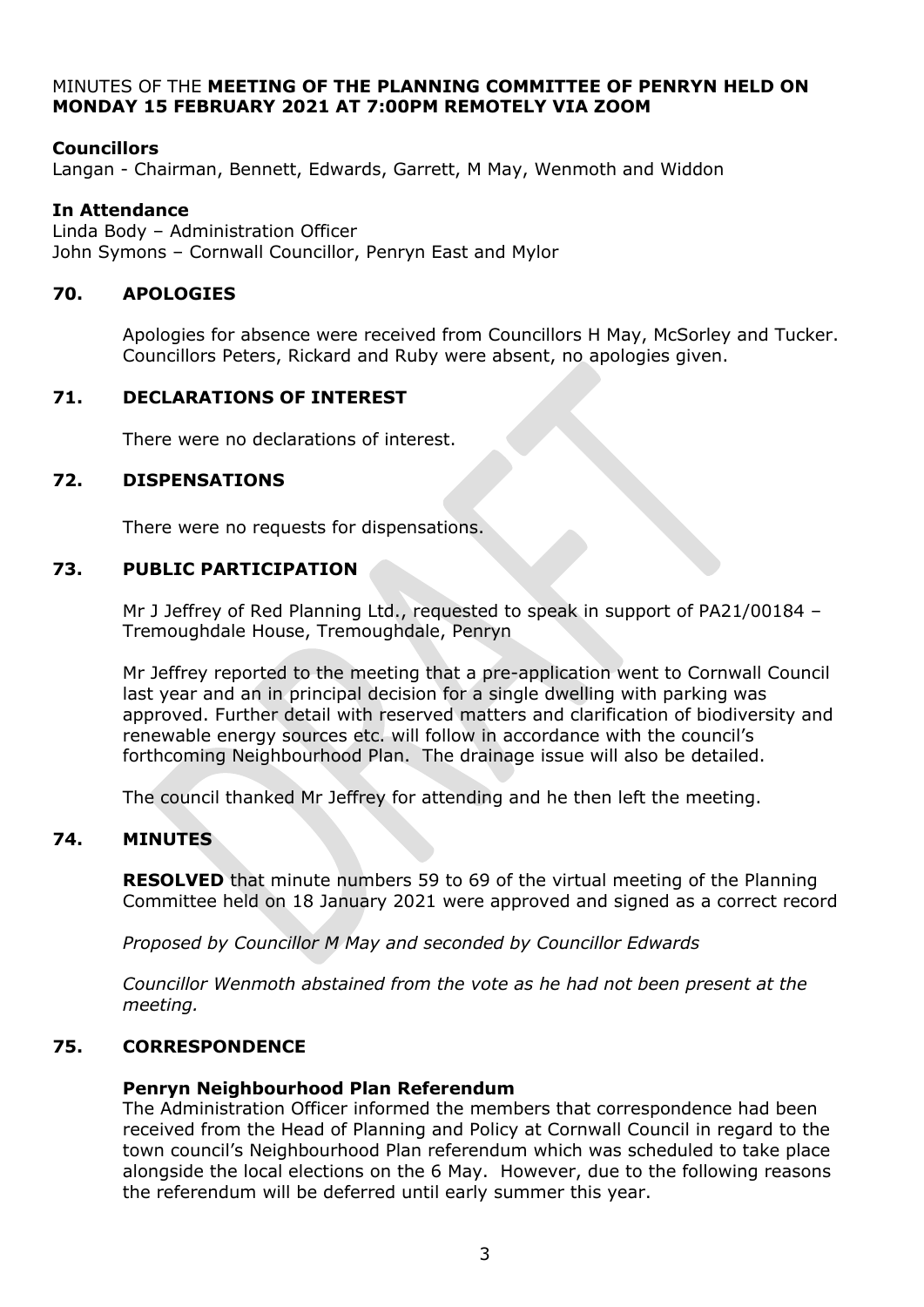- The community governance review means that there will be parish boundary changes, which affect several parishes where a neighbourhood plan referendum must also be held. This may lead to confusion as some residents will receive polling cards for one parish in the local election and another parish neighbourhood plan.
- This will happen at a time when Cornwall Council offices are not open and it will be harder to respond to queries from the public.
- There will be multiple ballot papers for voters which will increase the amount of time spent in the polling station, making it harder to maintain Covid secure operations.

## **Saracen Place, Penryn – Resurfacing Work**

The Administration Officer informed the members of the urgent road closure of Saracen Place on Tuesday 16 February due to remedial resurfacing work taking place following a material failure. The closure will be from 7pm and is expected to last for approximately 4 hours. Traffic Marshalls will be in place to assist residents needing access.

# **76. PLANNING APPLICATIONS**

## *PA21/00184 – Tremoughdale House, Tremoughdale, Penryn*

*Construction of a single detached dwelling and garage – outline with all matters reserved*

**RESOLVED** that the Council has NO OBJECTIONS. In conjunction with the forthcoming adoption of our Neighbourhood Plan and the declaration of the Climate Emergency, Penryn Town Council encourage all applications where relevant to consider renewable energy options, such as solar panels and non-gas reliant heating; energy efficiency measures, such as insulation; sustainably sourced materials and inclusion of electric car charging points. Consideration should be given to sustainable best practice schemes, such as BREEAM.

*Proposed by Councillor Widdon and seconded by Councillor M May*

#### *PA20/11423 – 1 Bella Vista Gardens, Truro Hill, Penryn*

*Reserved Matters application for appearance, landscaping, layout and scale following outline approval (PA20/06942) for construction of two dwelling houses*

**RESOLVED** that the Town Council has NO OBJECTIONS. The landscape should incorporate and enhance the biodiversity in accordance with Policy 23 of the Cornwall Local Plan. The council also highlights the notes of concern regarding privacy by the neighbours.

*Proposed by Councillor M May and seconded by Councillor Bennett*

*PA21/00293 – St Gluvias Church, Church Hill, Penryn Works to trees*

**RESOLVED** that the Town Council has NO OBJECTIONS subject to a satisfactory report from the Tree Officer

*Proposed by Councillor Widdon and seconded by Councillor Edwards*